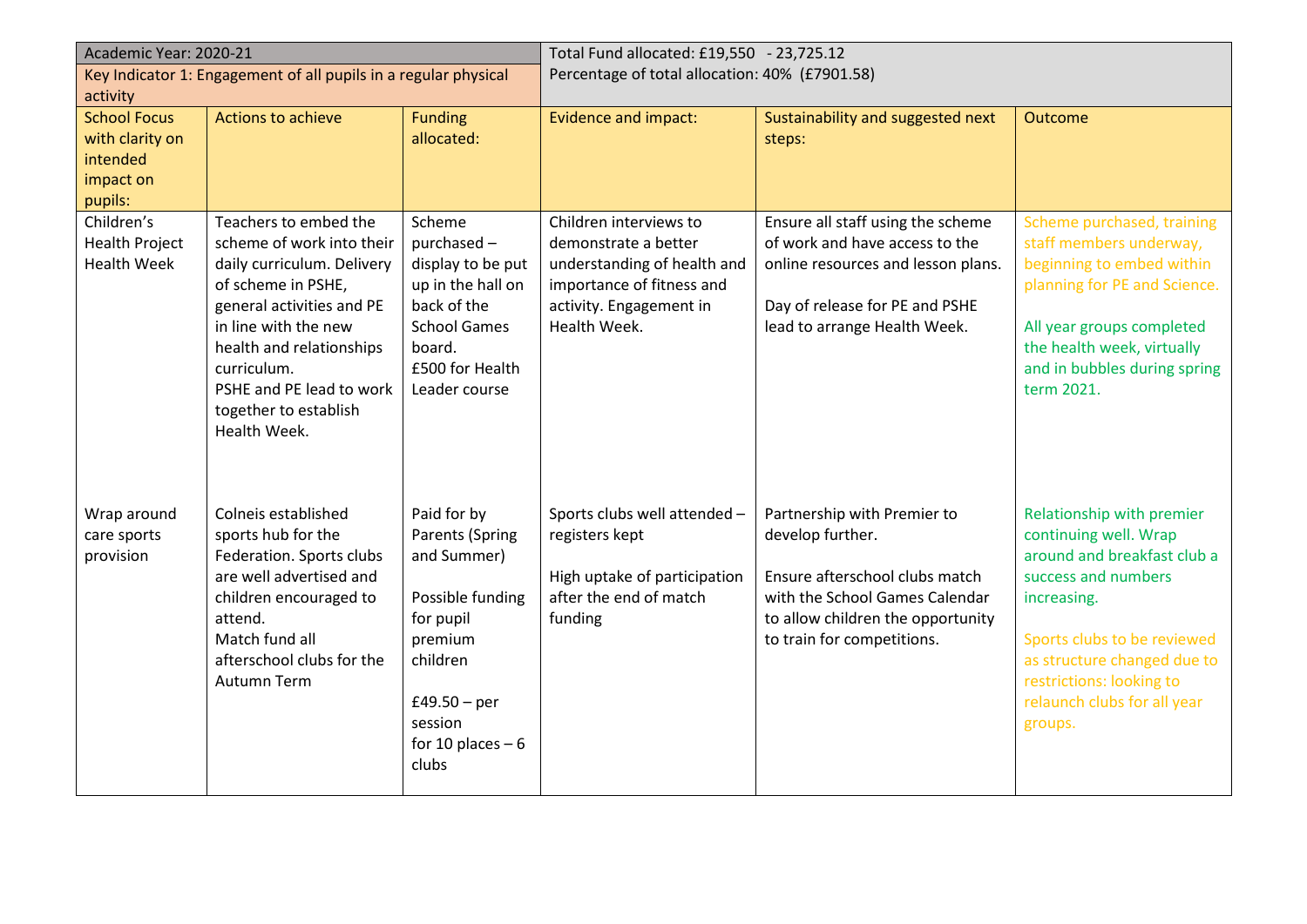|                                                     |                                                                                                                                                                                    | Funding for<br><b>Autumn Term</b><br>(E1004.58)                                    |                                                                                                                            |                                                                                                                     |                                                                                                                                                                                  |
|-----------------------------------------------------|------------------------------------------------------------------------------------------------------------------------------------------------------------------------------------|------------------------------------------------------------------------------------|----------------------------------------------------------------------------------------------------------------------------|---------------------------------------------------------------------------------------------------------------------|----------------------------------------------------------------------------------------------------------------------------------------------------------------------------------|
| Daily Mile                                          | Re-engage the children in<br>the importance of the<br>Mile.<br>Purchase activity bands<br>to track individual<br>classes.                                                          | Class pack<br>$£672.00 - 34$<br>bands and a<br>reader                              | ALL pupils involved in 15<br>minutes of additional<br>activity every day - increase<br>in the miles that are<br>completed  | Create an element of self-<br>competition - children to focus on<br>competing against their previous<br>best scores | Purchased 450 bands and<br>15 reader readers for<br>children to wear in Daily<br>mile and other sporting<br>events.                                                              |
| Lunchtime<br>Provision                              | Delivered by Premier<br>Sport.<br>Advertise the sessions to<br>the children.<br>Ensure sessions are<br>adaptable and engaging.<br>Ensure children attending<br>are being recorded. | Costed through<br>partnership with<br>Premier-<br>approx. allocated<br>costs £4750 | Access to all children $-5x$ a<br>week (Lunchtime provision)<br>Register to demonstrate<br>number of children<br>impacted. | Look at lunch clubs becoming<br>more activity focused - Train<br>MDSA's in the delivery of play<br>sessions.        | Success - children engaged<br>in sporting activities at<br>lunch time delivered by<br>premier.<br>Looking at new equipment<br>to develop provision and<br>variety of activities. |
| Yr 5 and $6$<br><b>Football League</b>              | All children in Yrs 5 and 6<br>invited to join a 5 a side<br>football league that will<br>run once a week                                                                          | Free                                                                               | League results and fixtures<br>displayed on PE Display.<br>Results celebrated on<br>Twitter.                               | Will continue each year - with<br>volunteer to support the club.                                                    | <b>Bubble restrictions,</b><br>relaunching when<br>appropriate.                                                                                                                  |
| Yr3 and $4 - 4$ a<br>side football -<br><b>MUGA</b> | throughout the year                                                                                                                                                                | Free                                                                               |                                                                                                                            | Will continue each year - with<br>volunteer to support the club.                                                    | <b>Bubble restrictions,</b><br>relaunching when<br>appropriate.                                                                                                                  |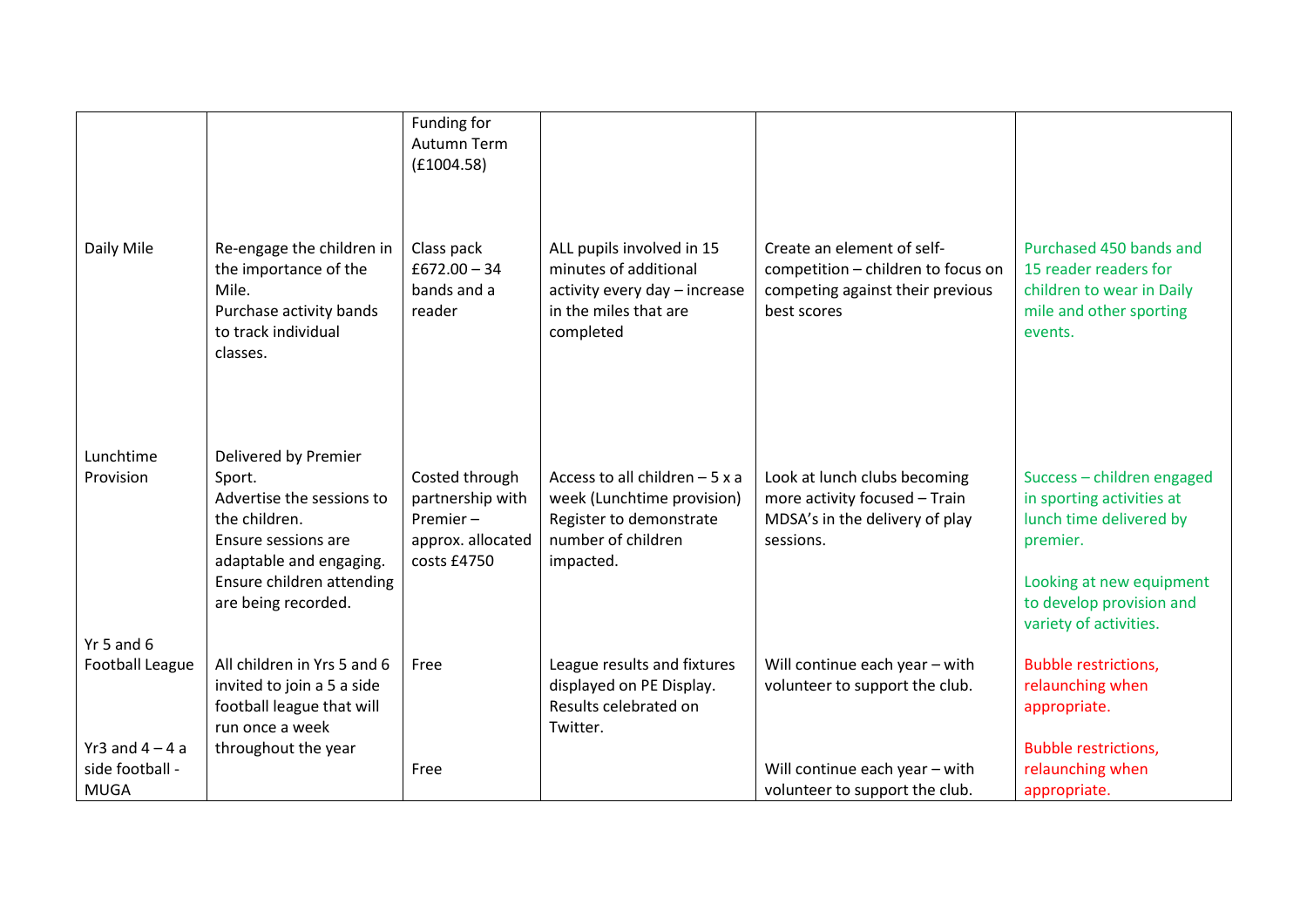| Community<br>clubs invited to<br>run taster<br>sessions for the<br>pupils and<br>advertise free<br>sessions at their<br>clubs | All children in Yrs 3 and 4<br>invited to join a 4 a side<br>football league that will<br>run once a week<br>throughout the year<br>Contact the clubs - stay<br>in regular contact to<br>arrange their visit | Free                                           | League results and fixtures<br>displayed on PE Display.<br>Results celebrated on<br>Twitter.<br>Clubs advertised on PE<br>Display. Questionnaire at<br>the end of the year to<br>highlight anyone who has<br>taken up a new sport. | Continue link with the clubs -<br>offers to increase participation at<br>their clubs | Limited due to visitor's<br>restrictions, leaflets on<br>display and in registers.           |
|-------------------------------------------------------------------------------------------------------------------------------|--------------------------------------------------------------------------------------------------------------------------------------------------------------------------------------------------------------|------------------------------------------------|------------------------------------------------------------------------------------------------------------------------------------------------------------------------------------------------------------------------------------|--------------------------------------------------------------------------------------|----------------------------------------------------------------------------------------------|
| Joe Wicks<br><b>School Fitness</b><br>initiative                                                                              | Inform teachers of 'live'<br>events - could be used<br>within lessons as breaks<br>or in PE                                                                                                                  | Free                                           | Photos taken of children<br>involved.<br>Will excite and energise<br>children.                                                                                                                                                     | Free resource - something<br>teachers could do themselves                            | Joe Wicks fitness utilised<br>throughout isolations, home<br>schooling and covid<br>bubbles. |
| <b>National Fitness</b><br>Day<br>Wednesday 23rd<br>September                                                                 | Email staff - all children<br>to engage in a 10 minute<br>activity on the day                                                                                                                                | Free                                           | Photos of the children<br>taking part to be displayed<br>on PE Board                                                                                                                                                               | Continue to celebrate each year -<br>could become a termly celebration               | PE leads organised fitness<br>circuit for years groups to<br>use.                            |
| <b>Teach Active</b><br>School trial                                                                                           | Sign school up to the<br>trial.<br>Investigate the possibility<br>of using it within the<br>curriculum                                                                                                       | Free trial<br>$£975 - 1$ Year                  | Teachers to trial scheme<br>Ensure it can and will be<br>used consistently within the<br>curriculum                                                                                                                                | Use ideas from Teach Active to<br>implement own ideas / plans                        | Researched trial and<br>decided against the cost.                                            |
| Key Indicator 2: The profile of PE and Sport being raised across<br>the school as a tool for whole school improvement         |                                                                                                                                                                                                              | Percentage of total allocation: 15% (£2993.54) |                                                                                                                                                                                                                                    |                                                                                      |                                                                                              |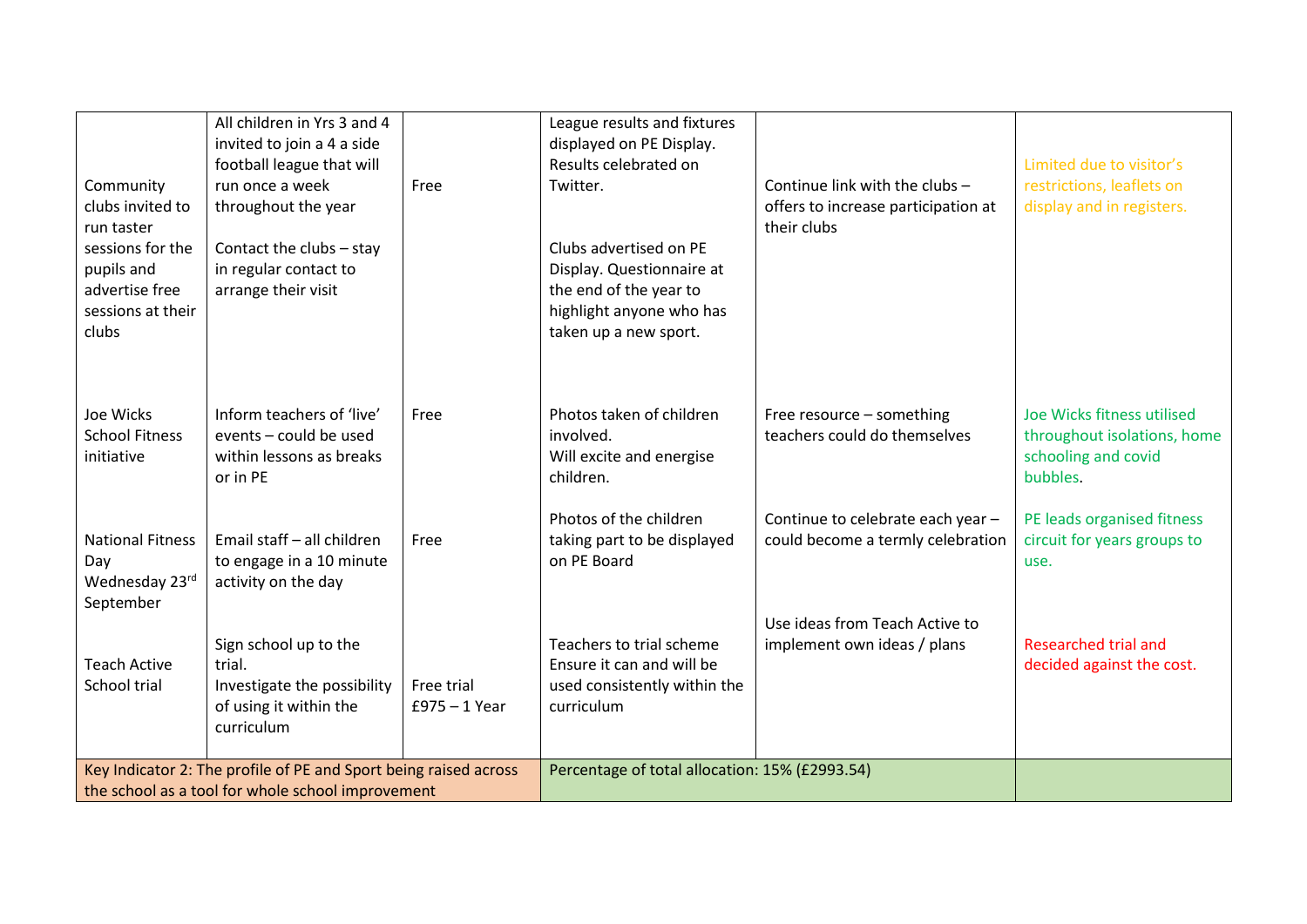| <b>School Focus</b>                                                                                                                   | <b>Actions to achieve</b>                                                                                  | <b>Funding</b> | <b>Evidence and impact:</b>                                                                                                        | Sustainability and suggested next                                                                                                            |                                            |
|---------------------------------------------------------------------------------------------------------------------------------------|------------------------------------------------------------------------------------------------------------|----------------|------------------------------------------------------------------------------------------------------------------------------------|----------------------------------------------------------------------------------------------------------------------------------------------|--------------------------------------------|
| with clarity on                                                                                                                       |                                                                                                            | allocated:     |                                                                                                                                    | steps:                                                                                                                                       |                                            |
| intended                                                                                                                              |                                                                                                            |                |                                                                                                                                    |                                                                                                                                              |                                            |
| impact on                                                                                                                             |                                                                                                            |                |                                                                                                                                    |                                                                                                                                              |                                            |
| pupils:                                                                                                                               |                                                                                                            |                |                                                                                                                                    |                                                                                                                                              |                                            |
| Celebration<br>assembly every<br>week to ensure<br>the whole<br>school is aware                                                       | Achievements celebrated<br>in assembly (match<br>results + notable<br>achievements in lessons<br>$etc.$ ). | Free           | All pupils at some point in<br>the year have taken part in<br>assembly. Photos and news<br>celebrated on Twitter and<br>Newsletter | Celebration assembly already part<br>of weekly routine.<br>Possibly split it on a fortnightly<br>rotation with other school<br>celebrations. | Assemblies and sporting<br>events on hold. |
| of the                                                                                                                                |                                                                                                            |                |                                                                                                                                    |                                                                                                                                              |                                            |
| importance of<br>PE and Sport<br>and to<br>encourage all<br>pupils to aspire<br>to being<br>involved in the                           | Different classes to do<br>dance/gymnastics<br>displays.                                                   |                |                                                                                                                                    |                                                                                                                                              |                                            |
| assembles.                                                                                                                            |                                                                                                            | Possible       |                                                                                                                                    |                                                                                                                                              |                                            |
|                                                                                                                                       |                                                                                                            | appearance/exp | Advertised and celebrated                                                                                                          | Look into initiatives involving                                                                                                              | Essential visitors only -                  |
| Role models -<br>local sporting<br>personalities so<br>pupils can<br>identify with<br>success and<br>aspire to be a<br>local sporting | Ascertain which local<br>personalities the pupils<br>relate to and invite them<br>into school.             | enses costs    | on Twitter and Newsletter.<br>Increase in children wanting<br>to attend local clubs.                                               | regular contact with 'famous'<br>sports people.                                                                                              | rebooked for this academic<br>year.        |
| hero                                                                                                                                  |                                                                                                            |                | Photos etc on Board -                                                                                                              |                                                                                                                                              |                                            |
|                                                                                                                                       |                                                                                                            | Free           | children to celebrate the                                                                                                          | Children to share achievements in                                                                                                            | Done within class and                      |
|                                                                                                                                       | Update the school PE                                                                                       |                | achievements of everyone                                                                                                           | assemblies - to inspire other                                                                                                                | virtual celebration                        |
| Celebrate                                                                                                                             | board - ensure children                                                                                    |                | together                                                                                                                           | children to take up sports                                                                                                                   | assemblies.                                |
| outside school                                                                                                                        | and staff share their                                                                                      |                |                                                                                                                                    |                                                                                                                                              |                                            |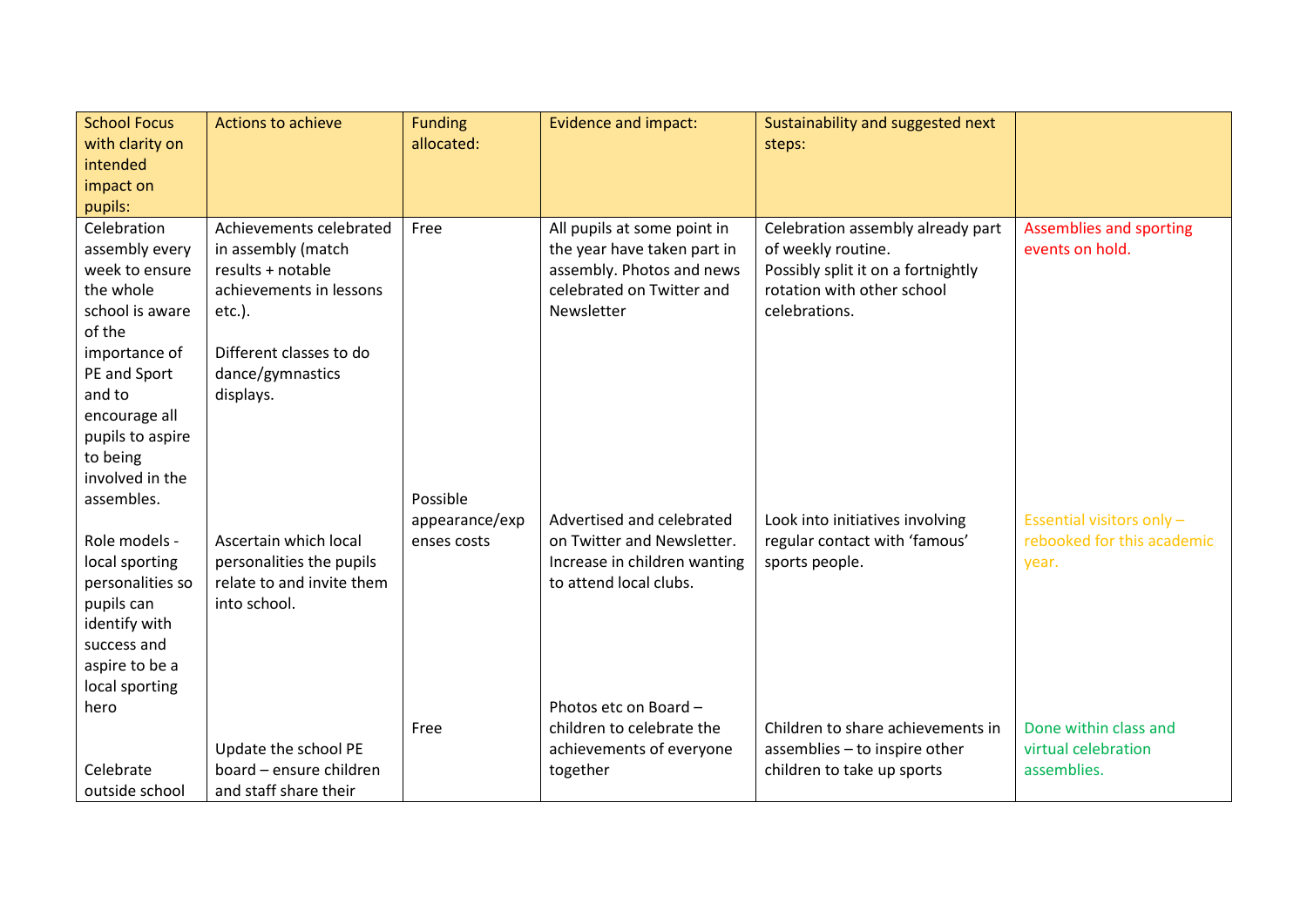| achievements<br>from both<br>children and<br>staff                         | achievements from<br>outside school                                                                                    |                                                                                                     |                                                                                                         |                                                                                                                          | Kit purchased and used for<br>in school competitions. |
|----------------------------------------------------------------------------|------------------------------------------------------------------------------------------------------------------------|-----------------------------------------------------------------------------------------------------|---------------------------------------------------------------------------------------------------------|--------------------------------------------------------------------------------------------------------------------------|-------------------------------------------------------|
| Purchase of<br>new kit with<br>school name on                              | Agree to quotes on new<br>football kits and polo<br>shirts with school name                                            | £2993.54                                                                                            | Children to have more<br>confidence and<br>understanding of what it<br>means to represent the<br>school | Kit to be maintained and looked<br>after by the PE coordinator.                                                          |                                                       |
|                                                                            | Key Indicator 3: Increased confidence, knowledge and skills of<br>all teaching staff in teaching PE and Sport          |                                                                                                     | Percentage of total allocation: 40% (£7855)                                                             |                                                                                                                          |                                                       |
| <b>School Focus</b><br>with clarity on<br>intended<br>impact on<br>pupils: | Actions to achieve                                                                                                     | <b>Funding</b><br>allocated:                                                                        | <b>Evidence and impact:</b>                                                                             | Sustainability and suggested next<br>steps:                                                                              |                                                       |
| CPD-School<br>Games                                                        | Advertise the CPD<br>sessions to all staff.<br>Highlight which ones<br>might be beneficial for<br>certain year groups. | Free - through<br>school games<br>membership<br>Supply Costs -<br>£1500                             | Staff to have increased<br>confidence with PE in all<br>areas.<br>Staff to receive certificate.         | Staff to demonstrate increased<br>confidence - possibly look to use<br>new understanding in an extra-<br>curricular club | <b>Opportunities limited</b><br>throughout the year.  |
| <b>CPD</b>                                                                 | Book staff onto the CPD<br>sessions. (Aim for 6<br>members of Staff)                                                   | $Free - if$<br>delivered by PE<br>coordinator<br>Cost incurred if<br>we look into CPD<br>from a NGB | Increase in confidence and<br>use of resources                                                          | Staff to demonstrate increased<br>confidence - possibly look to use<br>new understanding in an extra-<br>curricular club | <b>Opportunities limited</b><br>throughout the year.  |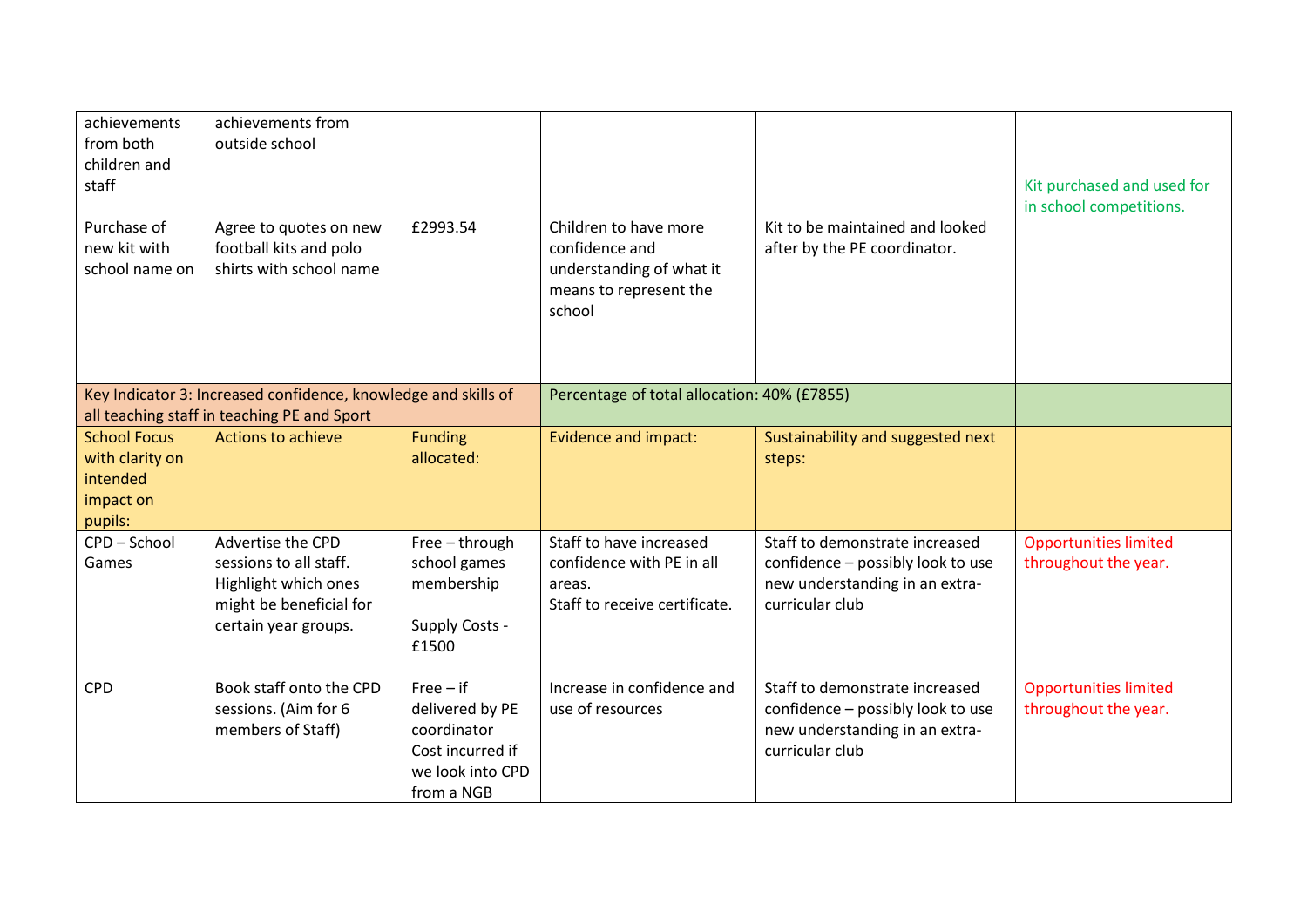| Premier-<br>delivery of<br>Enrichment<br>sessions | Organise a timetable for<br>delivery across the<br>federation                                                                                                                                                                                                 | Costed through<br>partnership with<br>Premier approx.<br>allocated costs<br>£2695 | Teachers to use to support<br>their own planning and<br>teaching of the subject $-$<br>increased confidence and<br>enjoyment of the children -<br>increase the level of<br>competition within lessons<br>too | Observations / team teaching will<br>allow teachers to have the<br>confidence to deliver the sessions<br>independently in the future.<br>Teachers will have a greater<br>understanding of different sports<br>- ready to deliver themselves | Premier sport provided a<br>variety of enrichment<br>afternoons - new sports<br>provided to teachers and<br>pupils. |
|---------------------------------------------------|---------------------------------------------------------------------------------------------------------------------------------------------------------------------------------------------------------------------------------------------------------------|-----------------------------------------------------------------------------------|--------------------------------------------------------------------------------------------------------------------------------------------------------------------------------------------------------------|---------------------------------------------------------------------------------------------------------------------------------------------------------------------------------------------------------------------------------------------|---------------------------------------------------------------------------------------------------------------------|
| PE folders                                        | To support staff with the<br>teaching of PE - shared<br>with Fairfield - Each year<br>group to have a folder<br>containing Suffolk PE<br>plans, CHP plans and<br><b>School Games Challenge</b><br>and Competition cards -<br>add in Premier sport<br>planning | Possible release<br>costs to prepare<br>folders<br>£200                           | Teaching using planning is<br>consistent. Reflects in the<br>observations of lessons.                                                                                                                        | File can be adapted and added to<br>in the future to support the year<br>group moving forwards.                                                                                                                                             | Needs relaunching,<br>reviewing in PE deep dive<br>2021.                                                            |
| PE Coordinators<br>to carry out<br>observations   | Release to observe the<br>teaching of PE across the<br>school.                                                                                                                                                                                                | Release costs -<br>£400                                                           | Written up observations in<br>PE evidence folder.<br>Observations will be used to<br>improve the teaching of PE<br>across KS2.                                                                               | Work on the action points that<br>arise from the observations.                                                                                                                                                                              | Deep dive moved to<br>September 2021.                                                                               |
| PE Conference                                     |                                                                                                                                                                                                                                                               |                                                                                   |                                                                                                                                                                                                              | The guidance provided will<br>improve confidence and lead to                                                                                                                                                                                | PE conference postponed.                                                                                            |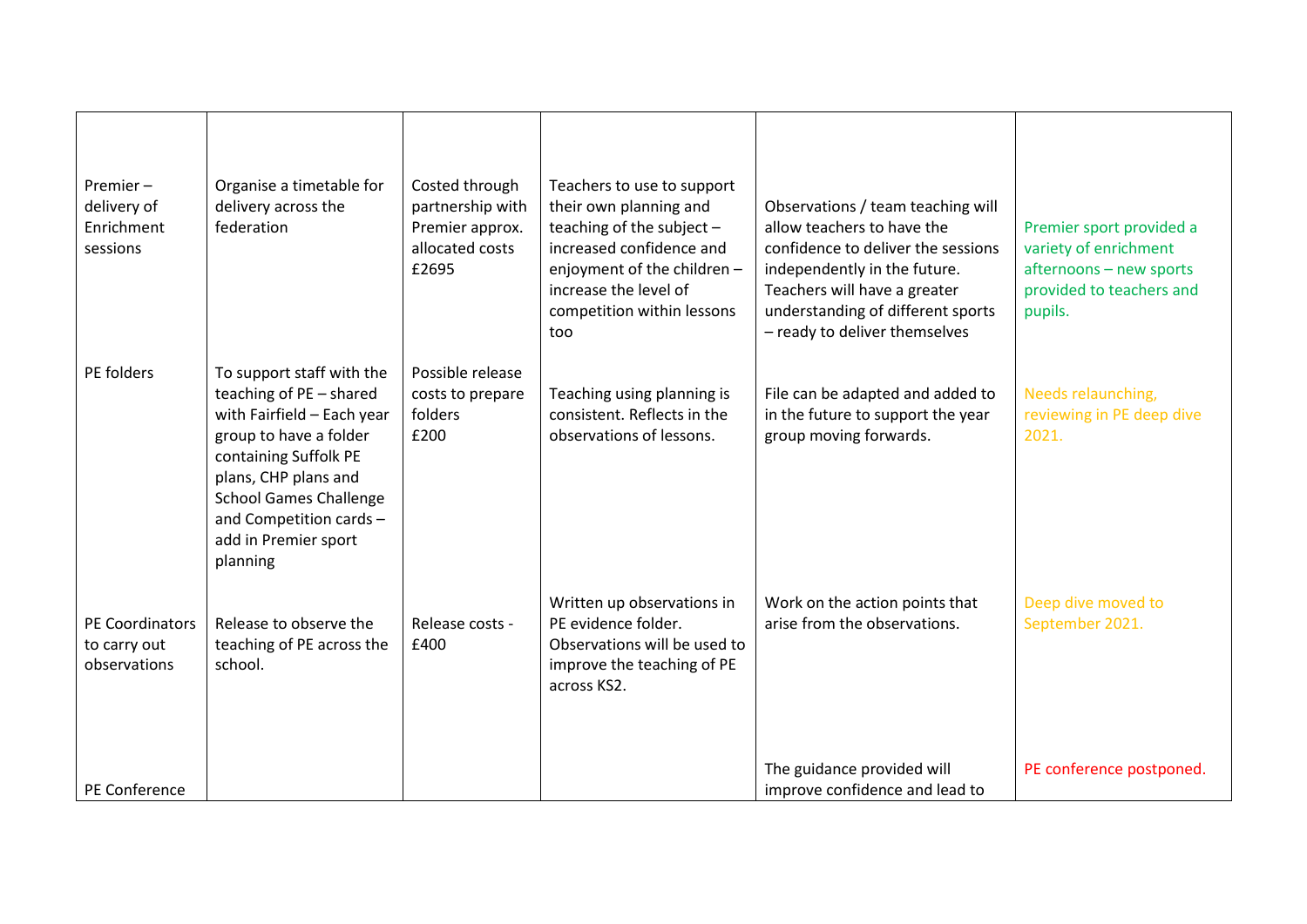|                                                                                                       | Book place and attend<br>conference                                                                                                                                                 | Cost of ticket<br>and release costs<br>$-£400$                                    | Courses to provide guidance<br>and advice on how to<br>develop PE within the<br>curriculum                                           | more accomplished teaching of<br>PE.                                                                                                                                                 |                                                                                                                   |
|-------------------------------------------------------------------------------------------------------|-------------------------------------------------------------------------------------------------------------------------------------------------------------------------------------|-----------------------------------------------------------------------------------|--------------------------------------------------------------------------------------------------------------------------------------|--------------------------------------------------------------------------------------------------------------------------------------------------------------------------------------|-------------------------------------------------------------------------------------------------------------------|
| Dance<br>enrichment                                                                                   | All of year 5 and 6 to<br>attend dance enrichment<br>sessions this year                                                                                                             | Costed through<br>partnership with<br>Premier approx.<br>allocated costs<br>£2660 | Increased creativity and<br>knowledge of teaching<br>dance amongst the staff                                                         | Teachers could begin / support<br>dance clubs in the future.                                                                                                                         | Dance enrichment for Year<br>5 and Year 6 a success,<br>performance became virtual<br>- but engaged all children. |
| activities offered to all pupils                                                                      | Key Indicator 4: Broader experience of a range of sports and                                                                                                                        |                                                                                   | Percentage of total allocation: 13% (£2600)                                                                                          |                                                                                                                                                                                      |                                                                                                                   |
| <b>School Focus</b><br>with clarity on<br>intended<br>impact on<br>pupils:                            | Actions to achieve                                                                                                                                                                  | <b>Funding</b><br>allocated:                                                      | <b>Evidence and impact:</b>                                                                                                          | Sustainability and suggested next<br>steps:                                                                                                                                          |                                                                                                                   |
| Enrichment<br>days - All year<br>groups have<br>access to at<br>least three<br>enrichment<br>sessions | Booked in to occur every<br>Thursday morning. PE<br>Coordinator to organise<br>rotation of activities to<br>avoid repetition and<br>suitable activities for the<br>age of children. | Costed through<br>partnership with<br>Premier - see<br>Key Indicator 3            | All Children in the school<br>will have access to three<br>sports that they would have<br>had (if any) very little<br>experience in. | Enrichment days to improve the<br>confidence of the children and the<br>staff.<br>Possible cost to buy equipment to<br>run a club based on the success of<br>the enrichment session. | Completed all year groups<br>took part in multiple<br>enrichment sessions - a<br>success.                         |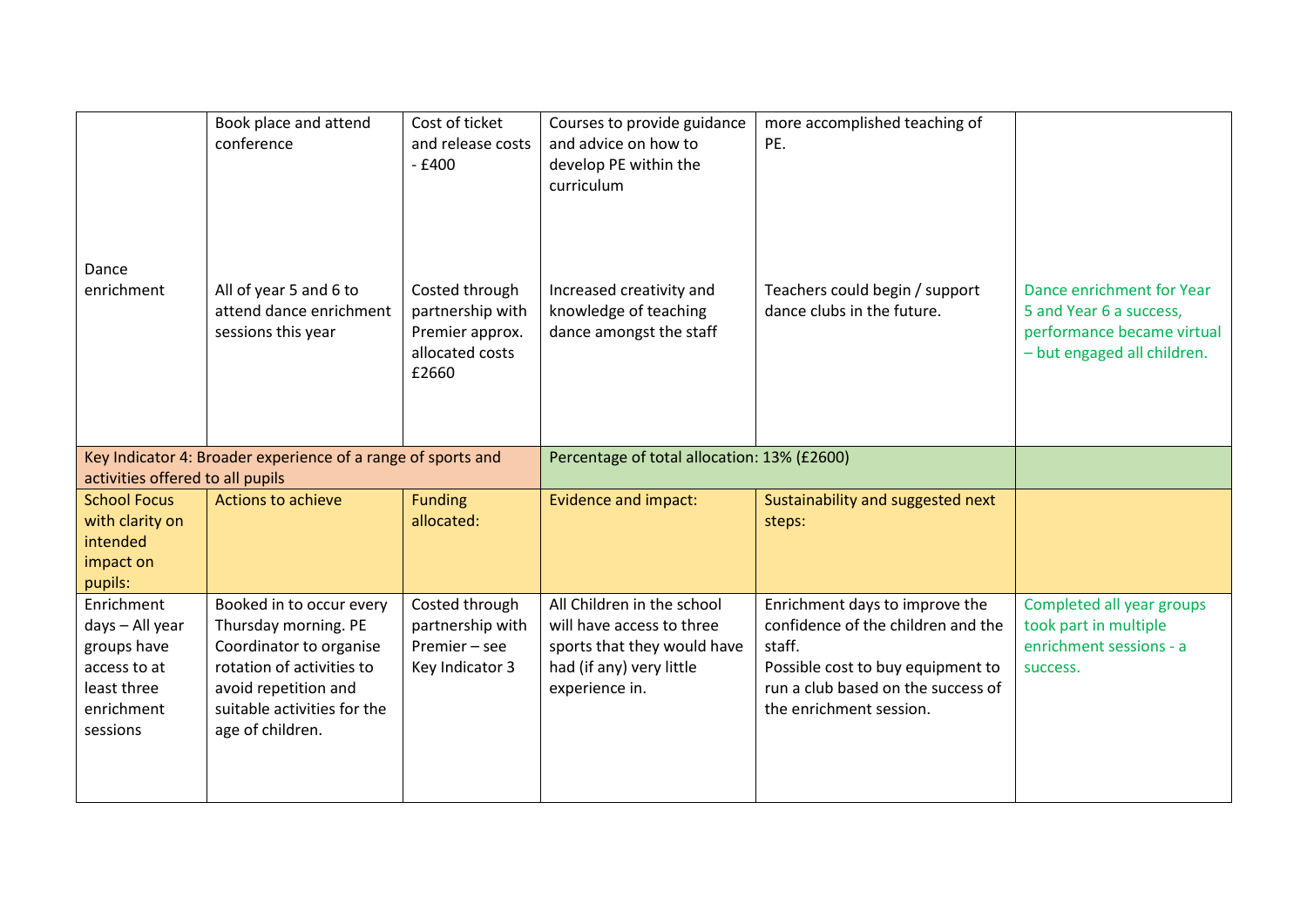| Dance<br>Enrichment<br>leading to<br>Showdown  | Arranged as part of the<br>Premier package. Two<br>classes to take part in 10<br>weeks of dance<br>enrichment leading to<br>the opportunity to<br>compete in a local<br>theatre.       | Costed through<br>partnership with<br>Premier - see<br>Key Indicator 3<br>Possible<br>Transport cost -<br>£500 | Children to perform on<br>stage - photos to be shared<br>on website and newsletter                                          | Review the success after first<br>session and look to offer the same<br>to the other Upper KS2 classes | Dance enrichment for Year<br>5 and Year 6 a success,<br>performance became virtual<br>- but engaged all children. |
|------------------------------------------------|----------------------------------------------------------------------------------------------------------------------------------------------------------------------------------------|----------------------------------------------------------------------------------------------------------------|-----------------------------------------------------------------------------------------------------------------------------|--------------------------------------------------------------------------------------------------------|-------------------------------------------------------------------------------------------------------------------|
| Lunchtime<br>provision<br>'Sport Active'       | Advertise to the children.<br>Check attendance of the<br>sessions - Sports Leaders<br>to support                                                                                       | See Key indicator                                                                                              | Children will complete pupil<br>perception interviews at the<br>end of the year to highlight<br>the impact on the sessions. | See Key indicator 1 - regarding<br>TAs and MDSAs.                                                      | Less issues at lunch but<br>sports provision provided by<br>premier instead of MSDA.                              |
| Gymnastics visit<br>to Pipers Vale -<br>Year 6 | Enrichment opportunity<br>for Year $6$ – ability to<br>provide real life<br>gymnastics opportunity<br>for children transitioning<br>to high school - to inspire<br>children to take up | £600                                                                                                           | Photos for PE wall /<br>newsletter. Children to visit<br>world class facility and<br>inspire them.                          | Could move to self-fund trip in<br>future years                                                        | Visit postponed.                                                                                                  |
|                                                | gymnastics.                                                                                                                                                                            | See Key Indicator                                                                                              | Evidenced by attendance -                                                                                                   | Something that a member of staff                                                                       | Limited to year group                                                                                             |
| Premier - extra-                               | Organise match funded                                                                                                                                                                  | 1                                                                                                              | impact will translate to<br>increased confidence in                                                                         | could offer (donated time)<br>Rotation of teaching staff to                                            | bubbles.<br>Staff members not yet                                                                                 |
| curricular                                     | places with Premier                                                                                                                                                                    |                                                                                                                | everyday life. Discuss with                                                                                                 | ensure no unnecessary workload.                                                                        | organised, something to be                                                                                        |
| provision                                      | Sport.                                                                                                                                                                                 |                                                                                                                | teachers if this is evident in                                                                                              |                                                                                                        | addressed at whole school                                                                                         |
|                                                |                                                                                                                                                                                        |                                                                                                                | class.                                                                                                                      |                                                                                                        | meetings.                                                                                                         |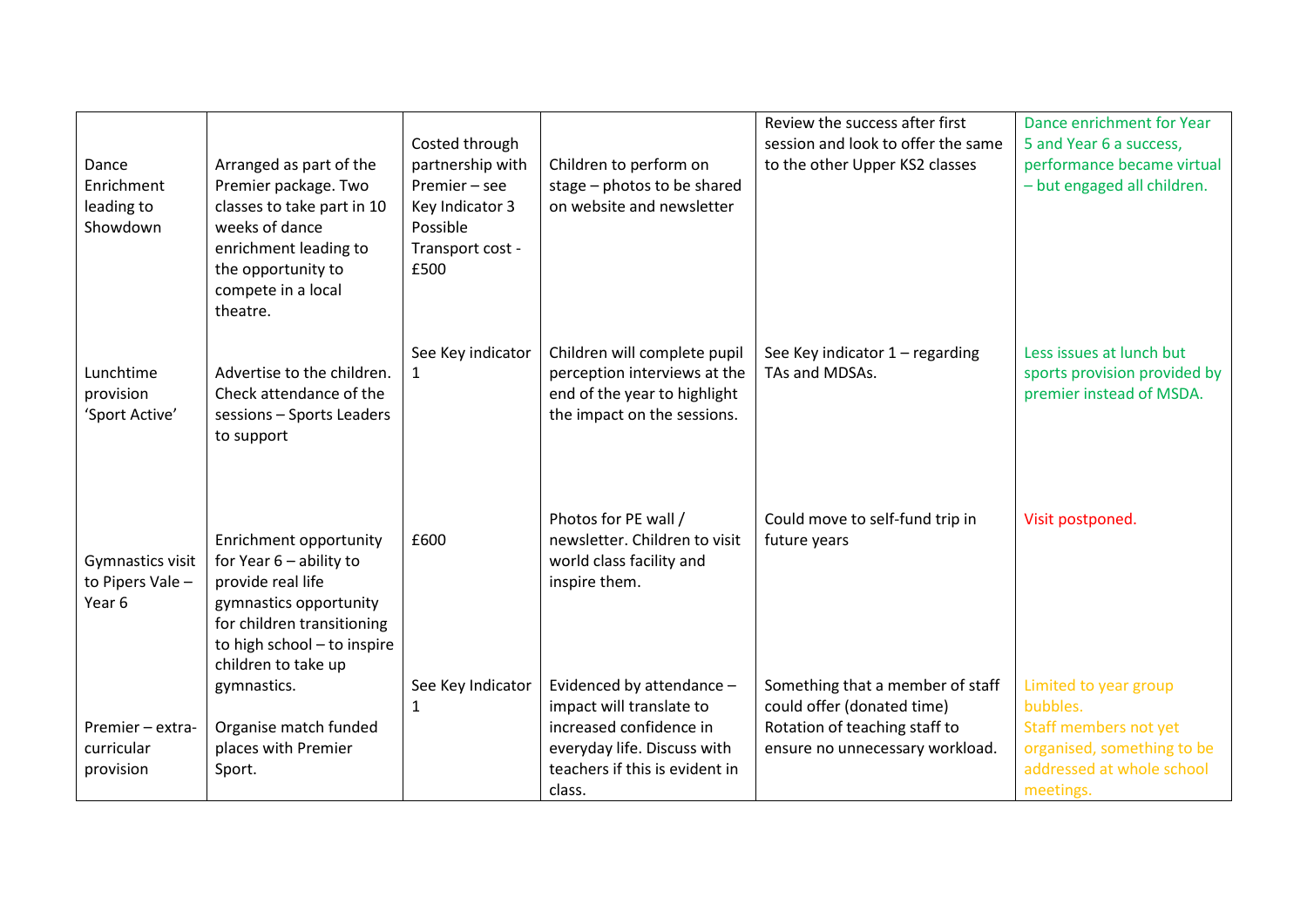|                                                                            | Colneis pay for 10 places,<br>Premier reserve us 10<br>places.<br>To be offered to<br>identified children.<br>To be reviewed termly. |                                             |                                                                                                                                                                                            |                                                                                    |                                                                       |
|----------------------------------------------------------------------------|--------------------------------------------------------------------------------------------------------------------------------------|---------------------------------------------|--------------------------------------------------------------------------------------------------------------------------------------------------------------------------------------------|------------------------------------------------------------------------------------|-----------------------------------------------------------------------|
| Replenish<br>current PE stock<br>and 'No<br>Football Friday.'              | Purchase tennis balls and<br>other essentials to aid<br>the continuation and<br>development of 'no<br>football Friday.'              | £1000                                       | Celebrate the creativity and<br>engagement of the children<br>in newsletter and twitter.<br>Children to have a much<br>greater understanding of<br>games and increase their<br>creativity. | Fundraising to pay for equipment.                                                  | New equipment purchased<br>and Sports for Schools event<br>organised. |
| New sport<br>initiatives                                                   | Purchase new equipment<br>to offer exciting<br>opportunities to all<br>children.                                                     | £1000                                       | Photo - newsletter to<br>celebrate achievements.<br>Twitter to advertise the<br>club.                                                                                                      | Equipment paid for - volunteers to<br>run the clubs and maintain the<br>equipment. | No equipment purchased<br>awaiting fundraiser.                        |
| Key Indicator 5: Increased participation in competitive sport              |                                                                                                                                      | Percentage of total allocation: 12% (£2375) |                                                                                                                                                                                            |                                                                                    |                                                                       |
| <b>School Focus</b><br>with clarity on<br>intended<br>impact on<br>pupils: | Actions to achieve                                                                                                                   | <b>Funding</b><br>allocated:                | <b>Evidence and impact:</b>                                                                                                                                                                | Sustainability and suggested next<br>steps:                                        |                                                                       |
|                                                                            |                                                                                                                                      |                                             |                                                                                                                                                                                            |                                                                                    |                                                                       |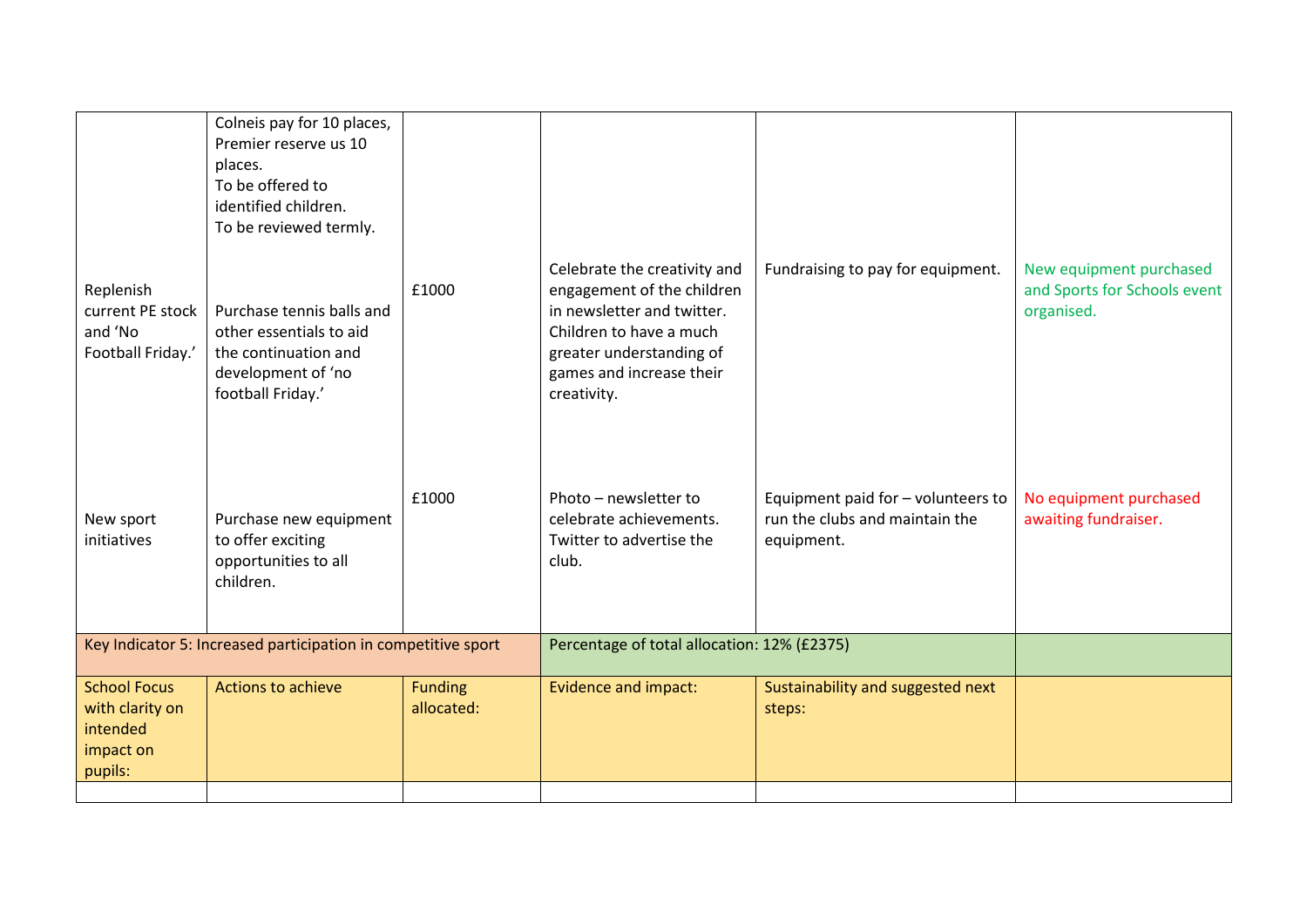| Lunchtime club<br>- preparation to<br>compete $-2/3$<br>times a week | Teams competing in<br>upcoming events to be<br>picked.<br>Coordinate with Sports<br>Coach to ensure that the<br>NGB rules are being<br>followed. | Costed through<br>partnership with<br>Premier See Key<br>Indicator 1 | Children to demonstrate<br>increased confidence at the<br>events.<br>Children to improve on<br>tournament results from<br>last year.                                                                                                                                                                                               | To involve staff members who<br>could take responsibility for a<br>sport - they would then be able to<br>run a small lunchtime club once a<br>week to help the children prepare. | Premier sports coach<br>started targets sessions at<br>lunch.                          |
|----------------------------------------------------------------------|--------------------------------------------------------------------------------------------------------------------------------------------------|----------------------------------------------------------------------|------------------------------------------------------------------------------------------------------------------------------------------------------------------------------------------------------------------------------------------------------------------------------------------------------------------------------------|----------------------------------------------------------------------------------------------------------------------------------------------------------------------------------|----------------------------------------------------------------------------------------|
| Payment to join<br><b>School Games</b><br>Primary<br>Membership      | Ensure office have sent<br>payment.                                                                                                              | £475                                                                 | Children learn to compete<br>within the Spirit of School<br>games - following these<br>values -Passion, Self-Belief,<br>Respect, Honesty,<br>Determination and<br><b>Teamwork</b><br>See separate document<br>relating to the number of<br>tournaments that Colneis<br>have entered and the<br>results from these<br>competitions. | School to fund cost - continuation<br>enables a clear path into<br>competitive sport.                                                                                            | School games membership<br>continued, took part in<br>virtual events.                  |
| Felixstowe<br>Pyramid events                                         | Meet with other local PE<br>Coordinators to generate<br>a list of 'local' events to                                                              | Supply costs -<br>£200                                               | See separate document<br>relating to the number of<br>tournaments that Colneis<br>have entered and the<br>results from these<br>competitions.                                                                                                                                                                                      | PE Coordinators arrange and will<br>ensure continuation. Great for                                                                                                               | <b>Pyramid events and</b><br>competitions on hold, some<br>virtual events carried out. |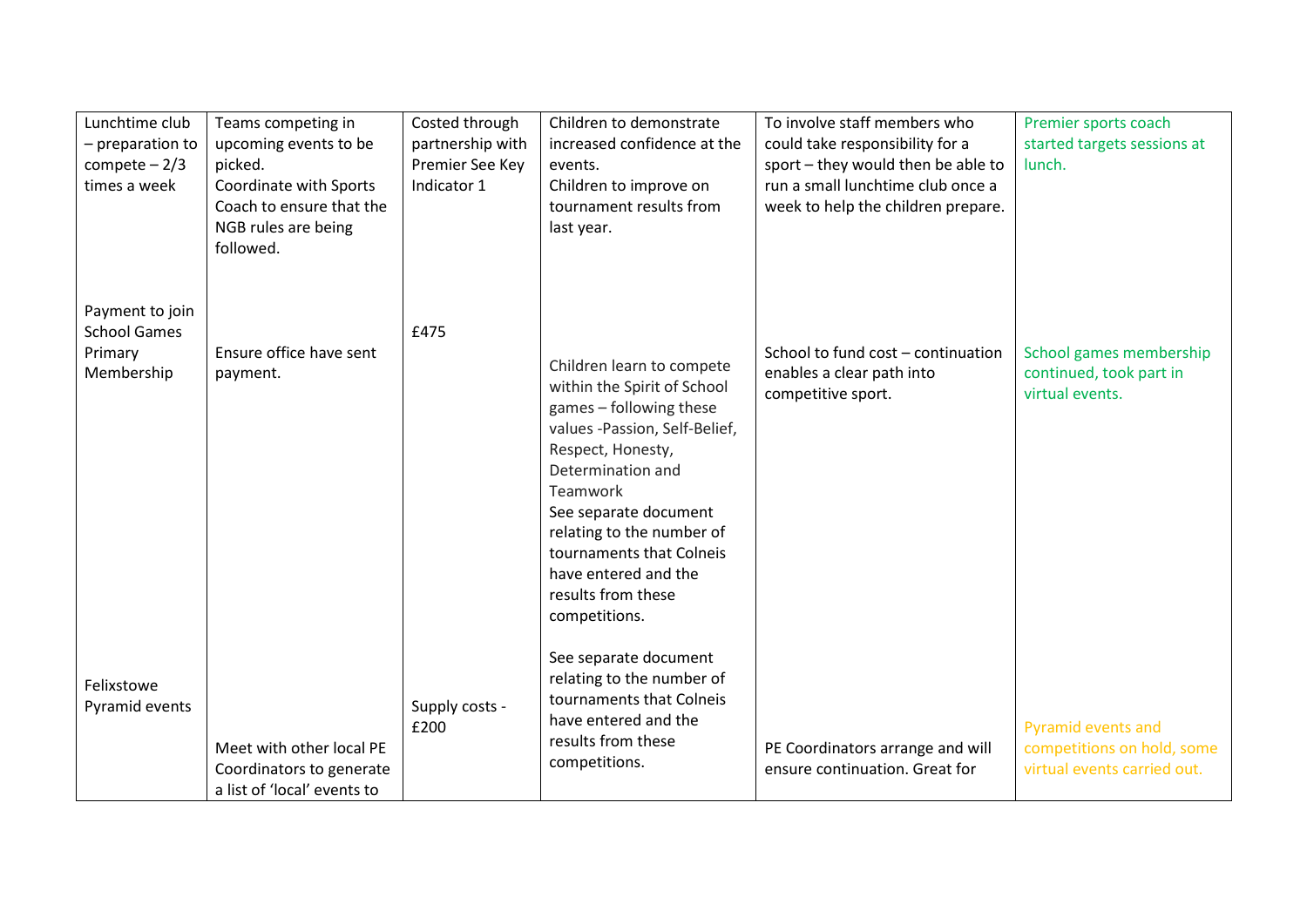| Complete more<br>intra school                   | be held over the year.<br>These will be spread<br>around the schools to<br>celebrate sport in our<br>community.<br>Liaise with Year groups to                        | Release time for                            | Pictures and results on the                     | local area and competitiveness of<br>children.<br>PE coordinator to work with year                                                                                                                   | School games and                                                                                                                 |
|-------------------------------------------------|----------------------------------------------------------------------------------------------------------------------------------------------------------------------|---------------------------------------------|-------------------------------------------------|------------------------------------------------------------------------------------------------------------------------------------------------------------------------------------------------------|----------------------------------------------------------------------------------------------------------------------------------|
| competitions                                    | ensure that a tournament<br>is planned in as part of<br>their PE teaching.<br>Organise and train Sports<br>leaders to be able to<br>run/organise the<br>competitions | PE Coordinator -<br>£200                    | PE Display.<br>Results and photos on<br>Twitter | groups to plan these in at the<br>beginning of the year.                                                                                                                                             | competitions on hold, some<br>virtual events carried out.                                                                        |
| More B and C<br>Teams<br>competing in<br>events | Enter more interschool<br>competitions to allow<br>more children to have<br>access to competitive<br>sport.<br>Money to pay for                                      | Release time for<br>PE Coordinator<br>£1500 | Celebrated on Twitter and<br>the Newsletter     | Maintain interest and engagement<br>of the children. Keep entering as<br>many tournaments as possible.<br>Could look towards purchase /<br>hire of a minibus and PE<br>coordinator to take necessary | Targeted, however less<br>competitions available due<br>to restrictions.<br>Transport provided to the<br>events that took place. |
| Transport to<br>events                          | attendance of bigger<br>competitions.                                                                                                                                |                                             |                                                 | license to drive minibus.                                                                                                                                                                            |                                                                                                                                  |